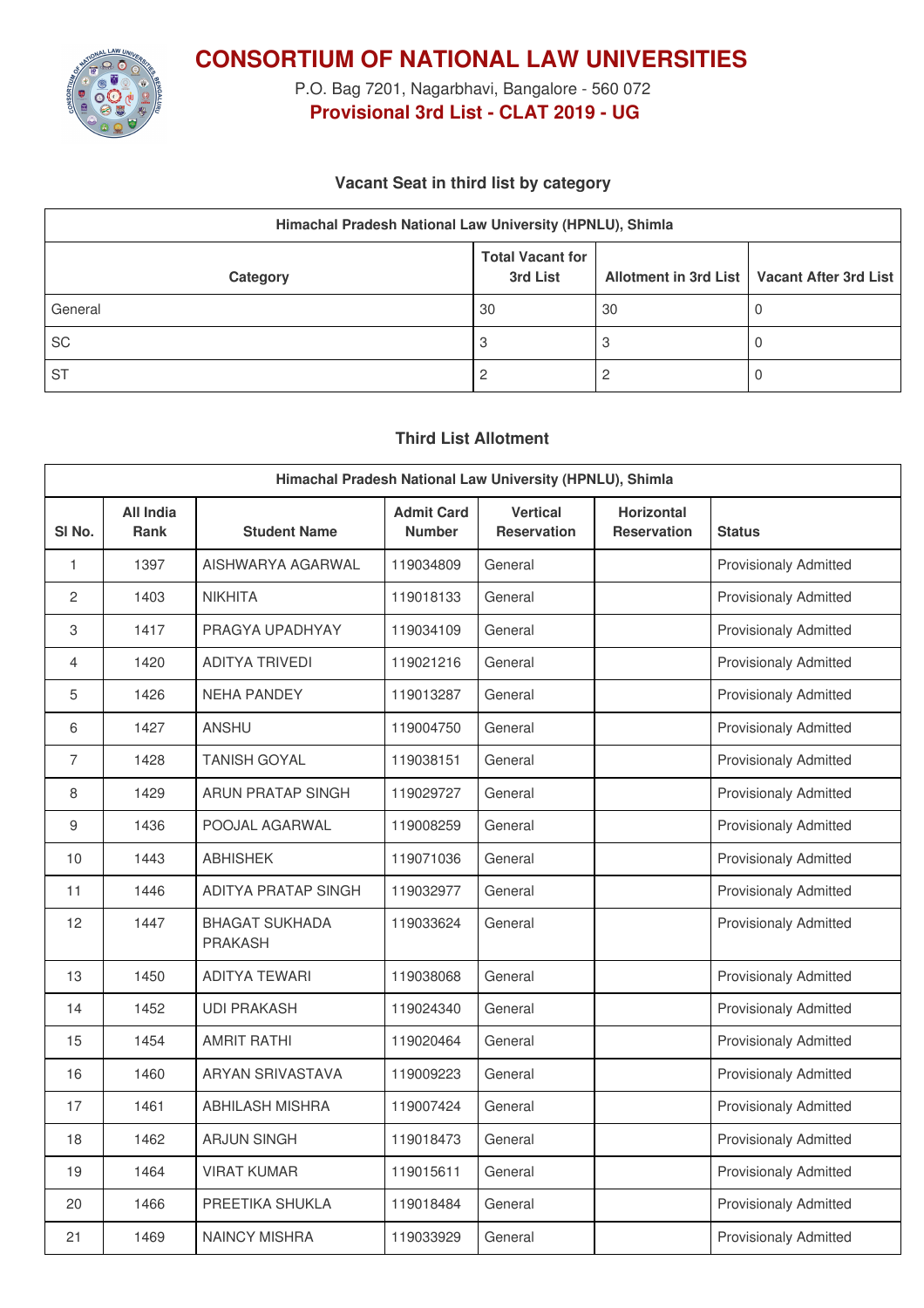| Himachal Pradesh National Law University (HPNLU), Shimla |                                 |                                             |                                    |                                       |                                         |                              |
|----------------------------------------------------------|---------------------------------|---------------------------------------------|------------------------------------|---------------------------------------|-----------------------------------------|------------------------------|
| SI <sub>No.</sub>                                        | <b>All India</b><br><b>Rank</b> | <b>Student Name</b>                         | <b>Admit Card</b><br><b>Number</b> | <b>Vertical</b><br><b>Reservation</b> | <b>Horizontal</b><br><b>Reservation</b> | <b>Status</b>                |
| 22                                                       | 1470                            | <b>MEHUL KULSHRESTHA</b>                    | 119031914                          | General                               |                                         | <b>Provisionaly Admitted</b> |
| 23                                                       | 1471                            | NIHARIKA HARISH<br><b>SHETTY</b>            | 119023952                          | General                               |                                         | <b>Provisionaly Admitted</b> |
| 24                                                       | 1888                            | <b>SAURABH SUMAN</b>                        | 119043620                          | General                               | $CW^*$                                  | <b>Provisionaly Admitted</b> |
| 25                                                       | 8776                            | SURYA BHAN SINGH                            | 119070484                          | General                               | $GC$ -HP $*$                            | <b>Provisionaly Admitted</b> |
| 26                                                       | 8925                            | <b>SURYANSH THAKUR</b>                      | 119029613                          | General                               | GC-HP*                                  | <b>Provisionaly Admitted</b> |
| 27                                                       | 8935                            | <b>JAHNVI TANWAR</b>                        | 119002495                          | General                               | $GC-HP*$                                | <b>Provisionaly Admitted</b> |
| 28                                                       | 9107                            | <b>SWASTIK GROVER</b>                       | 119000494                          | General                               | $GC-HP*$                                | <b>Provisionaly Admitted</b> |
| 29                                                       | 11969                           | YASH RAJ SINGH                              | 119075101                          | <b>SC</b>                             |                                         | <b>Provisionaly Admitted</b> |
| 30                                                       | 11980                           | <b>TUSHAR</b>                               | 119000493                          | <b>SC</b>                             |                                         | <b>Provisionaly Admitted</b> |
| 31                                                       | 12042                           | <b>AYUSHI VERMA</b>                         | 119030635                          | SC                                    |                                         | <b>Provisionaly Admitted</b> |
| 32                                                       | 20224                           | AMARTYA MEENA                               | 119035629                          | <b>ST</b>                             |                                         | <b>Provisionaly Admitted</b> |
| 33                                                       | 21253                           | <b>JENNIFER NENGNEIVAH</b><br><b>HAOKIP</b> | 119042472                          | <b>ST</b>                             |                                         | <b>Provisionaly Admitted</b> |
| 34                                                       | 38819                           | SHREYA CHOURASIA                            | 119016545                          | General                               | PWD <sup>*</sup>                        | <b>Provisionaly Admitted</b> |
| 35                                                       | 41249                           | <b>SUBHAM DANSANA</b>                       | 119043382                          | General                               | PWD <sup>*</sup>                        | <b>Provisionaly Admitted</b> |

## **First and Second List Seat Allotted**

# **Status of provisionally admitted students in the second list - UG**

| Himachal Pradesh National Law University (HPNLU), Shimla |                          |                                     |                                    |                                       |                                         |                              |
|----------------------------------------------------------|--------------------------|-------------------------------------|------------------------------------|---------------------------------------|-----------------------------------------|------------------------------|
| SI <sub>No.</sub>                                        | All India<br><b>Rank</b> | <b>Student Name</b>                 | <b>Admit Card</b><br><b>Number</b> | <b>Vertical</b><br><b>Reservation</b> | <b>Horizontal</b><br><b>Reservation</b> | <b>Provisionaly Admitted</b> |
| 1                                                        | 822                      | SAURABH CHAUHAN                     | 119019641                          | General                               |                                         | Second List                  |
| 2                                                        | 883                      | AAYUSHI SINGH                       | 119033852                          | General                               |                                         | Second List                  |
| 3                                                        | 1067                     | YOGESH KHANDELWAL                   | 119029126                          | General                               |                                         | Second List                  |
| 4                                                        | 1119                     | SHIVANSH CHANDRA<br><b>BAGADIYA</b> | 119023912                          | General                               |                                         | Second List                  |
| 5                                                        | 1132                     | <b>PARTH GUPTA</b>                  | 119022620                          | General                               |                                         | Second List                  |
| 6                                                        | 1136                     | NILESH BELIRAYA K                   | 119022195                          | General                               |                                         | Second List                  |
| 7                                                        | 1166                     | ANKIT NATH JHA                      | 119027871                          | General                               |                                         | Second List                  |
| 8                                                        | 1168                     | <b>KRITIKA</b>                      | 119047358                          | General                               |                                         | Second List                  |
| 9                                                        | 1179                     | SHREYAA MOHANTY                     | 119012593                          | General                               |                                         | Second List                  |
| 10                                                       | 1185                     | <b>TANISHA KACHHAWA</b>             | 119017732                          | General                               |                                         | Second List                  |
| 11                                                       | 1197                     | <b>HIMANSHU SHARMA</b>              | 119007849                          | General                               |                                         | Second List                  |
| 12                                                       | 1203                     | ANOUSHKA RANA                       | 119032491                          | General                               |                                         | Second List                  |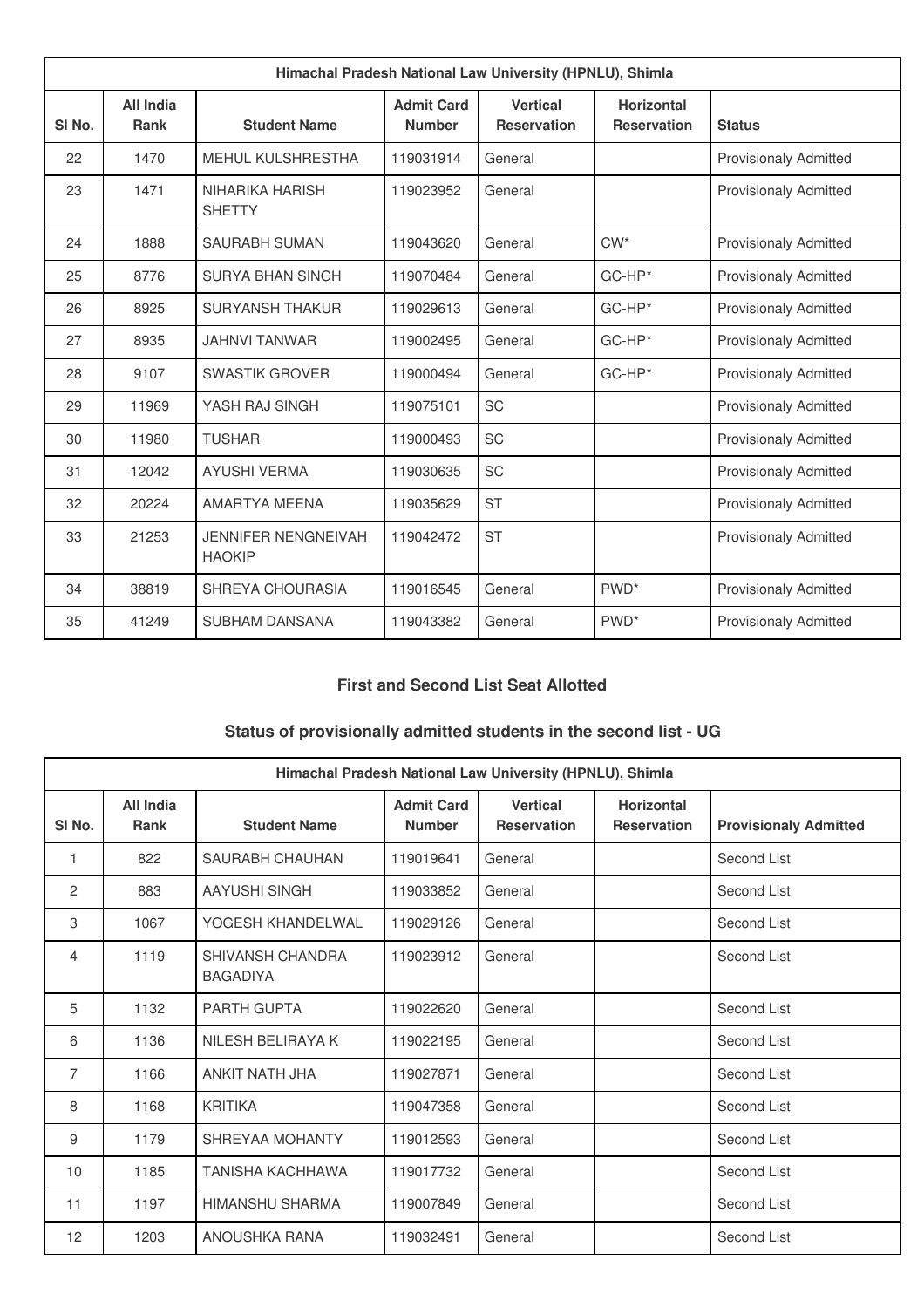| Himachal Pradesh National Law University (HPNLU), Shimla |                          |                            |                                    |                                       |                                         |                              |
|----------------------------------------------------------|--------------------------|----------------------------|------------------------------------|---------------------------------------|-----------------------------------------|------------------------------|
| SI No.                                                   | <b>All India</b><br>Rank | <b>Student Name</b>        | <b>Admit Card</b><br><b>Number</b> | <b>Vertical</b><br><b>Reservation</b> | <b>Horizontal</b><br><b>Reservation</b> | <b>Provisionaly Admitted</b> |
| 13                                                       | 1225                     | <b>AYUSHI SONI</b>         | 119040226                          | General                               |                                         | Second List                  |
| 14                                                       | 1236                     | <b>VEER VIKRAM SINGH</b>   | 119007603                          | General                               |                                         | Second List                  |
| 15                                                       | 1239                     | PRIYA GUPTA                | 119039587                          | General                               |                                         | Second List                  |
| 16                                                       | 1240                     | <b>ABHIGYA SINGH</b>       | 119009345                          | General                               |                                         | Second List                  |
| 17                                                       | 1255                     | <b>TANUJ SHARMA</b>        | 119027366                          | General                               |                                         | Second List                  |
| 18                                                       | 1256                     | <b>ADITI</b>               | 119003091                          | General                               |                                         | Second List                  |
| 19                                                       | 1264                     | <b>JAGRIT VERMA</b>        | 119009342                          | General                               |                                         | Second List                  |
| 20                                                       | 1288                     | ADITYA MAHESH TOLANI       | 119001253                          | General                               |                                         | Second List                  |
| 21                                                       | 1311                     | PRATEEK SHARMA             | 119009337                          | General                               | <b>CW</b>                               | Second List                  |
| 22                                                       | 1322                     | <b>MADHUR BANSAL</b>       | 119008354                          | General                               |                                         | Second List                  |
| 23                                                       | 1343                     | SIDDHIDATRI JHA            | 119057013                          | General                               |                                         | Second List                  |
| 24                                                       | 1354                     | <b>JYOTIKA RAJPUROHIT</b>  | 119030027                          | General                               |                                         | Second List                  |
| 25                                                       | 1373                     | RAIYANI VIRAJ KETAN        | 119009970                          | General                               |                                         | Second List                  |
| 26                                                       | 1376                     | <b>ANUSHA SINHA</b>        | 119014703                          | General                               |                                         | Second List                  |
| 27                                                       | 1381                     | <b>TAMANNA MEHTA</b>       | 119005376                          | General                               |                                         | Second List                  |
| 28                                                       | 1390                     | SIDDHARTH KAUSHIK          | 119010950                          | General                               |                                         | Second List                  |
| 29                                                       | 1391                     | <b>KARTIKEY KAUSHIK</b>    | 119000242                          | General                               |                                         | Second List                  |
| 30                                                       | 1396                     | SARVAGYA JAIN              | 119009105                          | General                               |                                         | Second List                  |
| 31                                                       | 1550                     | ARYAMAN CHAUHAN            | 119003343                          | General                               | $CW^*$                                  | Second List                  |
| 32                                                       | 1634                     | SHASHWAT SHARMA            | 119035806                          | General                               | GC-HP*                                  | Second List                  |
| 33                                                       | 1726                     | ROHIT H NAIR               | 119034920                          | General                               | $CW^*$                                  | Second List                  |
| 34                                                       | 1741                     | SAMIKSHA YADAV             | 119019103                          | General                               | $CW^*$                                  | Second List                  |
| 35                                                       | 1866                     | SAMARTH PANWAR             | 119030209                          | General                               | $CW^*$                                  | Second List                  |
| 36                                                       | 2488                     | <b>GUNJAN SINGH NEGI</b>   | 119003109                          | General                               | GC-HP*                                  | <b>First List</b>            |
| 37                                                       | 2943                     | SHREY SHARMA               | 119032242                          | General                               | GC-HP*                                  | Second List                  |
| 38                                                       | 3205                     | <b>SAVVY THAKUR</b>        | 119022441                          | General                               | GC-HP*                                  | Second List                  |
| 39                                                       | 3244                     | SAURAV UPADHYAY            | 119076225                          | General                               | GC-HP*                                  | Second List                  |
| 40                                                       | 4083                     | SHREIYA KATOCH             | 119039804                          | General                               | GC-HP*                                  | First List                   |
| 41                                                       | 4298                     | REETIKA VERMA              | 119001074                          | General                               | GC-HP*                                  | <b>First List</b>            |
| 42                                                       | 4435                     | AAKASH AGGARWAL            | 119026341                          | General                               | GC-HP*                                  | <b>First List</b>            |
| 43                                                       | 4853                     | <b>ARNAV VYAS</b>          | 119042406                          | General                               | GC-HP*                                  | <b>First List</b>            |
| 44                                                       | 5272                     | <b>BHANU SINGH ROHILLA</b> | 119052212                          | General                               | GC-HP*                                  | <b>First List</b>            |
| 45                                                       | 5346                     | ANUJA SHARMA               | 119026406                          | General                               | GC-HP*                                  | <b>First List</b>            |
| 46                                                       | 5482                     | URVI KHANNA                | 119019840                          | General                               | GC-HP*                                  | <b>First List</b>            |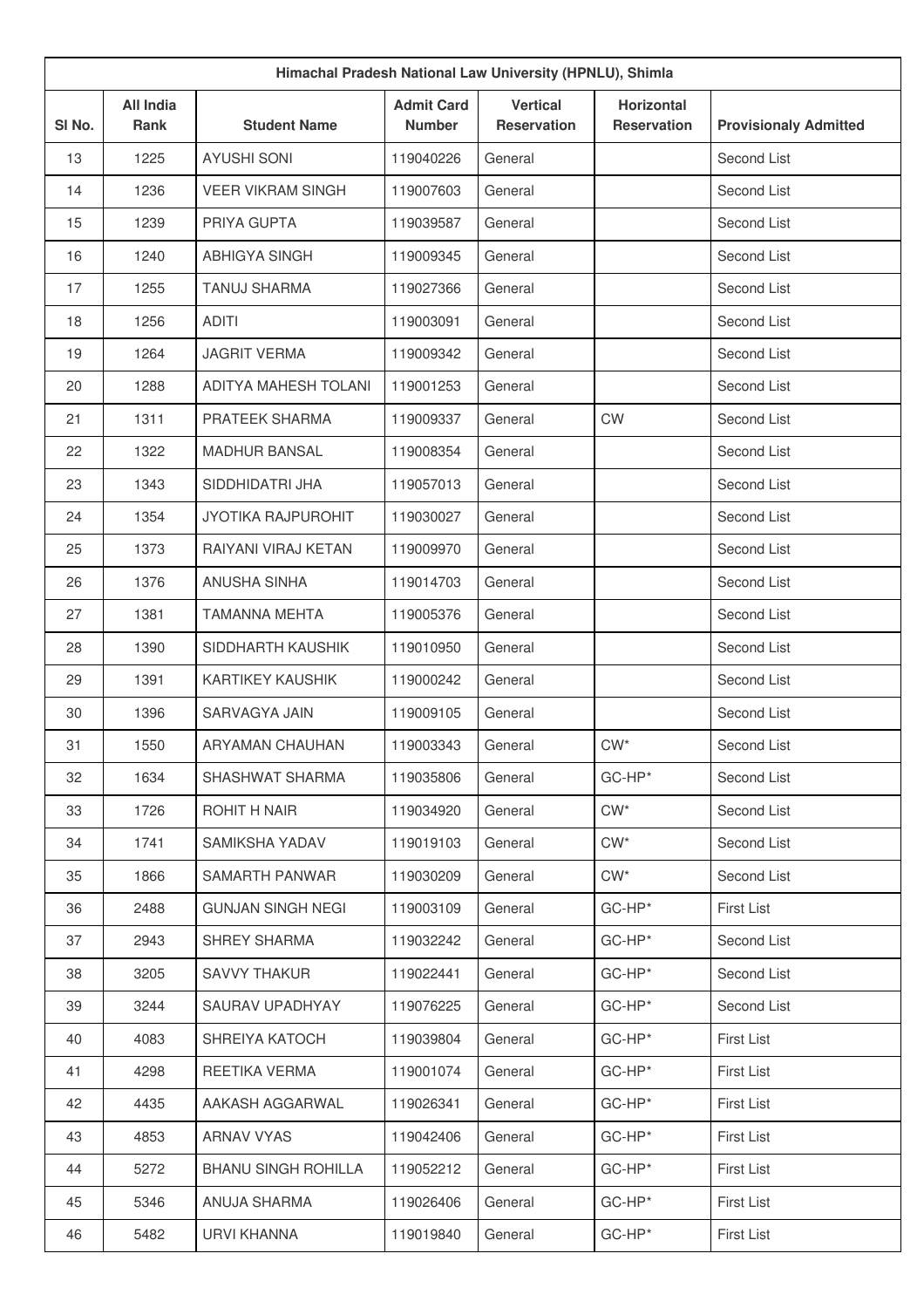| Himachal Pradesh National Law University (HPNLU), Shimla |                                 |                                  |                                    |                                       |                                         |                              |
|----------------------------------------------------------|---------------------------------|----------------------------------|------------------------------------|---------------------------------------|-----------------------------------------|------------------------------|
| SI No.                                                   | <b>All India</b><br><b>Rank</b> | <b>Student Name</b>              | <b>Admit Card</b><br><b>Number</b> | <b>Vertical</b><br><b>Reservation</b> | <b>Horizontal</b><br><b>Reservation</b> | <b>Provisionaly Admitted</b> |
| 47                                                       | 6154                            | <b>ABHINAV GUPTA</b>             | 119005663                          | General                               | GC-HP*                                  | <b>First List</b>            |
| 48                                                       | 6159                            | <b>KULDEEP KUMAR</b>             | 119005913                          | $SC**$                                | GC-HP*                                  | <b>First List</b>            |
| 49                                                       | 6210                            | <b>ISHAN SHARMA</b>              | 119012055                          | General                               | GC-HP*                                  | <b>First List</b>            |
| 50                                                       | 6354                            | <b>ARISIA</b>                    | 119034884                          | General                               | GC-HP*                                  | Second List                  |
| 51                                                       | 6553                            | <b>AANVI PARASHAR</b>            | 119008122                          | General                               | GC-HP*                                  | <b>First List</b>            |
| 52                                                       | 7000                            | <b>SANCHIT SHARMA</b>            | 119002204                          | General                               | GC-HP*                                  | Second List                  |
| 53                                                       | 7053                            | AAKSHI SHARMA                    | 119010268                          | General                               | GC-HP*                                  | <b>First List</b>            |
| 54                                                       | 7332                            | <b>HIAA SHARMA</b>               | 119062038                          | General                               | GC-HP*                                  | Second List                  |
| 55                                                       | 7675                            | RABIA CHAUDHARY                  | 119056720                          | <b>SC</b>                             |                                         | Second List                  |
| 56                                                       | 7923                            | SNIGDHA DADHWAL                  | 119006442                          | General                               | GC-HP*                                  | Second List                  |
| 57                                                       | 8056                            | <b>ADITI KUMARI</b>              | 119008287                          | General                               | GC-HP*                                  | Second List                  |
| 58                                                       | 8177                            | <b>ASHMEET KAUR SHAH</b>         | 119013448                          | General                               | GC-HP*                                  | Second List                  |
| 59                                                       | 8402                            | <b>MEGHNA PATI</b>               | 119063582                          | General                               | GC-HP*                                  | Second List                  |
| 60                                                       | 8427                            | KESHAV AGGARWAL                  | 119012665                          | General                               | GC-HP*                                  | Second List                  |
| 61                                                       | 8775                            | DEB ZYOTI DAS                    | 119062580                          | SC                                    |                                         | <b>First List</b>            |
| 62                                                       | 9127                            | PARTH TAMTA                      | 119001059                          | SC                                    |                                         | Second List                  |
| 63                                                       | 10441                           | <b>KRITIKA SONI</b>              | 119028539                          | SC                                    |                                         | Second List                  |
| 64                                                       | 10553                           | PRATYUSH MAHAVAR                 | 119015882                          | SC                                    |                                         | <b>First List</b>            |
| 65                                                       | 10657                           | ARINDAM NARAYAN<br><b>POSVAL</b> | 119017860                          | ST                                    | GC-HP                                   | Second List                  |
| 66                                                       | 10822                           | <b>JYOTIKA SAROHA</b>            | 119004557                          | SC                                    |                                         | Second List                  |
| 67                                                       | 10993                           | <b>HARSHIL</b>                   | 119034351                          | SC                                    |                                         | Second List                  |
| 68                                                       | 11129                           | <b>NIKHIL SAVLE</b>              | 119016451                          | SC                                    |                                         | Second List                  |
| 69                                                       | 11233                           | <b>MANAN KAPOOR</b>              | 119039048                          | SC                                    |                                         | Second List                  |
| 70                                                       | 11572                           | <b>VIBHAV V NATH</b>             | 119027441                          | SC                                    |                                         | Second List                  |
| 71                                                       | 11586                           | <b>MONALIKA CHAUDHARY</b>        | 119008872                          | SC                                    |                                         | Second List                  |
| 72                                                       | 11606                           | S.LAVANYA                        | 119025190                          | SC                                    |                                         | Second List                  |
| 73                                                       | 11707                           | <b>MUKUL SINGH</b>               | 119002406                          | SC                                    |                                         | Second List                  |
| 74                                                       | 11745                           | LINDA MEGHANA                    | 119040832                          | SC                                    |                                         | Second List                  |
| 75                                                       | 14161                           | VISHNU DHANGAL                   | 119025833                          | <b>ST</b>                             |                                         | Second List                  |
| 76                                                       | 14189                           | <b>MANSI MINA</b>                | 119029706                          | <b>ST</b>                             |                                         | Second List                  |
| 77                                                       | 14395                           | YUGAANTER NEGI                   | 119023690                          | <b>ST</b>                             |                                         | Second List                  |
| 78                                                       | 15083                           | <b>ADITY KAPOOR</b>              | 119000081                          | <b>ST</b>                             |                                         | <b>First List</b>            |
| 79                                                       | 16082                           | <b>RITIK JINATA</b>              | 119002340                          | <b>ST</b>                             |                                         | First List                   |